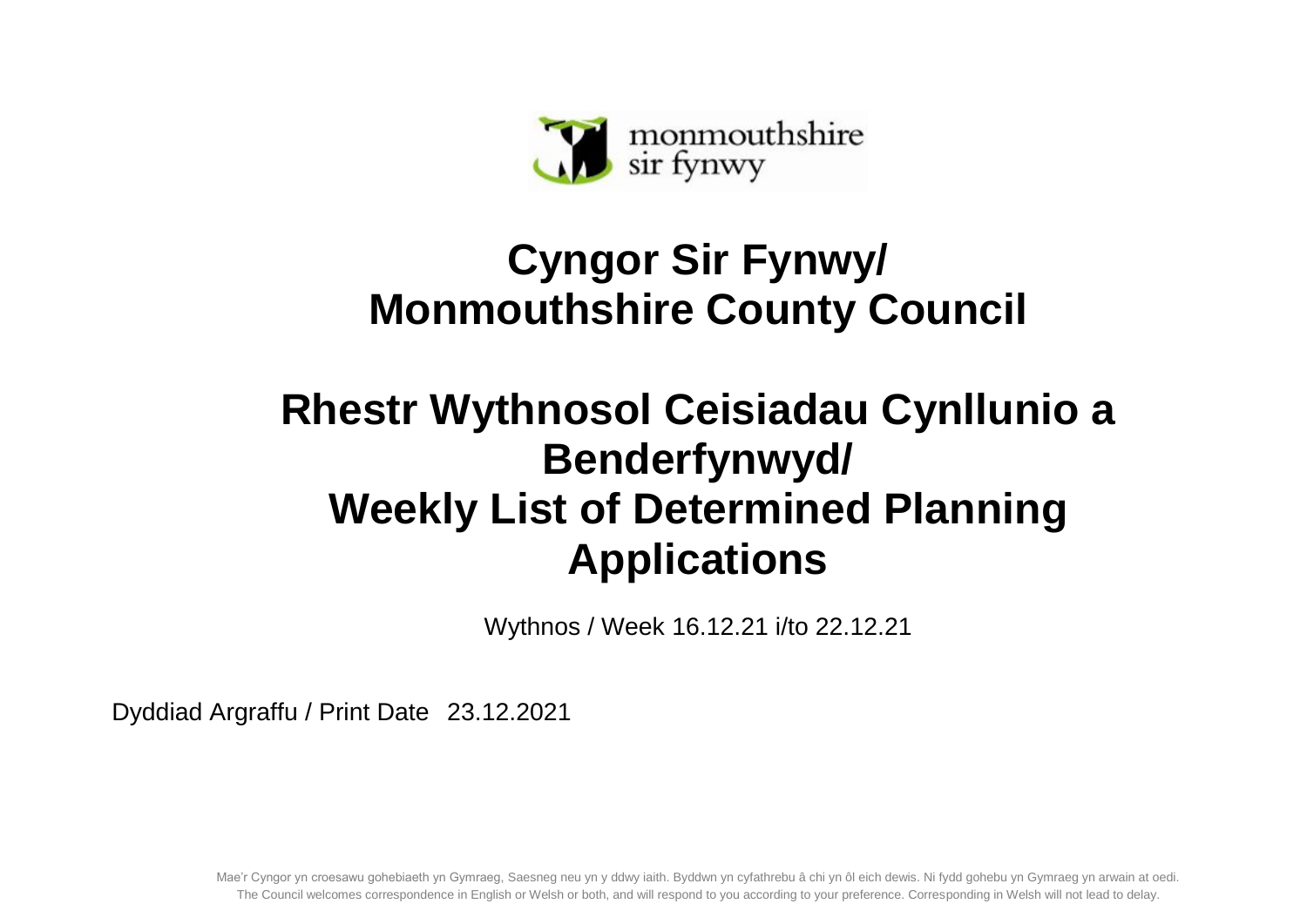| Ward/Ward                                                                        | <b>Rhif Cais/</b><br><b>Application</b><br><b>Number</b> | Disgrifia d o'r<br>Datblygiad/<br><b>Development</b><br><b>Description</b>                                                                                                                                                                                                                                                                                                                         | <b>Cyfeiriad Safle/</b><br><b>Site Address</b>                                                                          | Penderfyniad/<br><b>Decision</b> | Dyddiad y<br>Penderfyniad/<br><b>Decision Date</b> | <b>Lefel Penderfyniad/</b><br><b>Decision Level</b> |
|----------------------------------------------------------------------------------|----------------------------------------------------------|----------------------------------------------------------------------------------------------------------------------------------------------------------------------------------------------------------------------------------------------------------------------------------------------------------------------------------------------------------------------------------------------------|-------------------------------------------------------------------------------------------------------------------------|----------------------------------|----------------------------------------------------|-----------------------------------------------------|
| <b>Crucorney</b><br>Plwyf/ Parish:<br>Grosmont<br>Community<br>Council           | DM/2021/00397                                            | The proposal is for the<br>extension and<br>remodelling of the<br>existing semi-detached<br>house with the intention<br>of improving the property<br>and upgrading the living<br>space. The proposal<br>relates to the removal of<br>an existing rear<br>extension and replaces it<br>with an enlarged rear<br>extension and a side<br>extension, both<br>subordinate to the<br>existing building. | 1 Lawns Cottages<br>B4347 Grosmont<br><b>Bridge To</b><br><b>Whitehouse Farm</b><br>Grosmont<br>Monmouthshire<br>NP78ES | Approve                          | 22.12.2021                                         | <b>Delegated Officer</b>                            |
| <b>Crucorney</b><br>Plwyf/ Parish:<br>Grosmont<br>Community<br>Council           | DM/2021/01472                                            | 2 Storey side extension<br>and internal remodel with<br>associated groundworks<br>at Little Marlborough<br>Bungalow, Grosmont.                                                                                                                                                                                                                                                                     | Little Marlborough<br><b>Bungalow</b><br><b>Grosmont Road</b><br>Grosmont<br>Abergavenny<br>Monmouthshire<br>NP78HL     | Approve                          | 20.12.2021                                         | <b>Delegated Officer</b>                            |
| <b>Llanfoist</b><br>Fawr<br>Plwyf/ Parish:<br><b>Llanfoist Fawr</b><br>Community | DM/2021/01732                                            | Proposal of a new septic<br>tank replacing a dated<br>older model.                                                                                                                                                                                                                                                                                                                                 | <b>New Cemetery</b><br>Lodge<br><b>Cemetery Road</b><br>Llanfoist<br>Abergavenny<br>Monmouthshire                       | Approve                          | 21.12.2021                                         | <b>Delegated Officer</b>                            |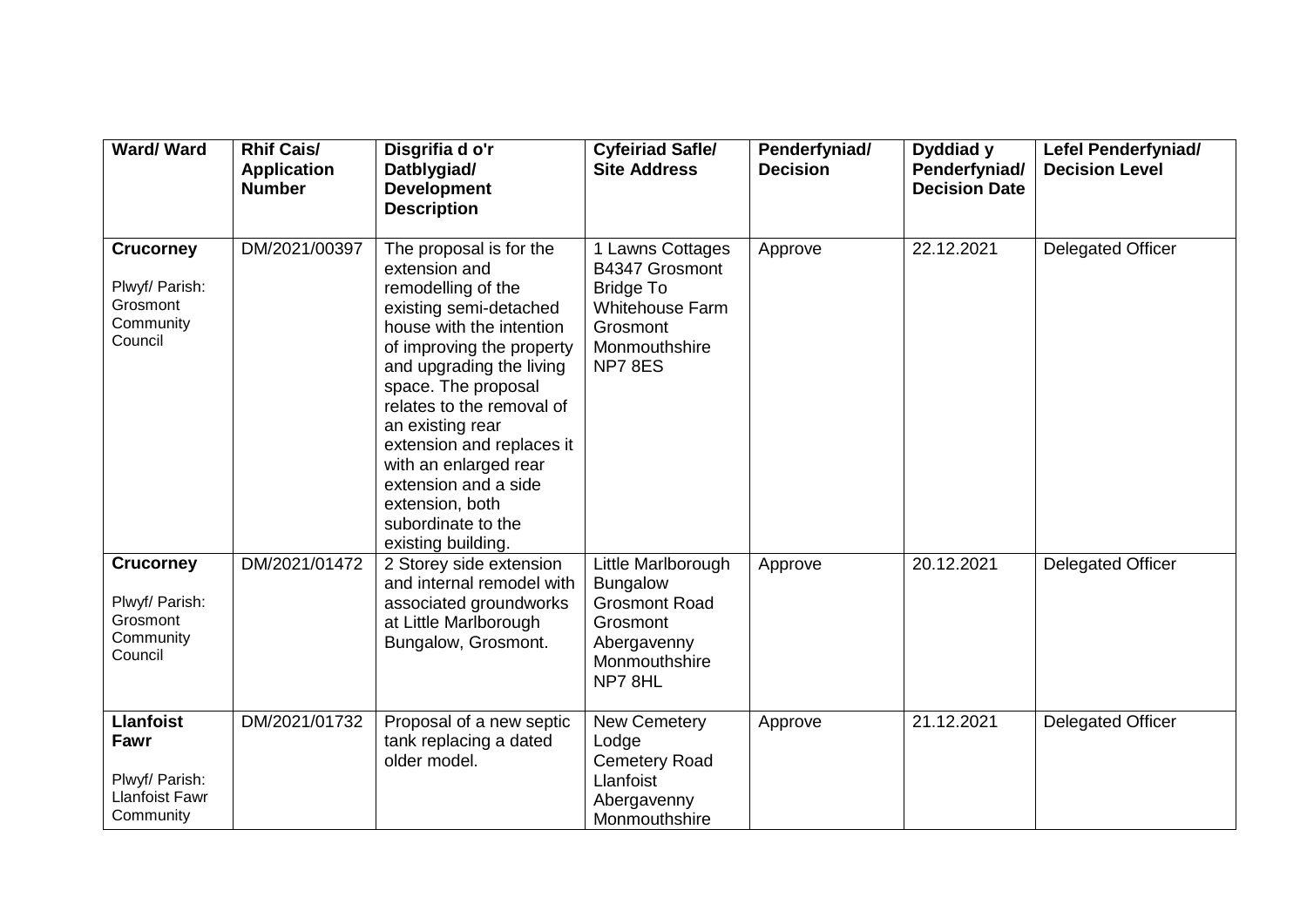| Council                                                                                     |               |                                                                                                                                                  | NP7 9LF                                                                                |         |            |                          |
|---------------------------------------------------------------------------------------------|---------------|--------------------------------------------------------------------------------------------------------------------------------------------------|----------------------------------------------------------------------------------------|---------|------------|--------------------------|
| <b>Llanfoist</b><br>Fawr<br>Plwyf/ Parish:<br><b>Llanfoist Fawr</b><br>Community<br>Council | DM/2021/01767 | Two storey rear<br>extension.                                                                                                                    | 48 Thomas Hill<br>Close<br>Llanfoist<br>Abergavenny<br>Monmouthshire<br>NP7 9FJ        | Approve | 20.12.2021 | <b>Delegated Officer</b> |
| <b>Priory</b><br>Plwyf/ Parish:<br>Abergavenny<br><b>Town Council</b>                       | DM/2021/01532 | Convert old store room<br>that is no longer being<br>used into a small hair<br>studio.                                                           | Auberge<br>25 Frogmore Street<br>Abergavenny<br>NP7 5AH                                | Approve | 20.12.2021 | <b>Delegated Officer</b> |
| <b>Priory</b><br>Plwyf/ Parish:<br>Abergavenny<br><b>Town Council</b>                       | DM/2021/01751 | Existing canopy and<br>columns to be removed.<br>New canopy columns<br>and canopy to be set at<br>4500mm clear above<br>highest forecourt level. | <b>Esso Garage</b><br>5-7 Hereford Road<br>Abergavenny<br>NP7 5PR                      | Approve | 21.12.2021 | <b>Delegated Officer</b> |
| <b>Priory</b><br>Plwyf/ Parish:<br>Abergavenny<br><b>Town Council</b>                       | DM/2021/01944 | Proposed hipped to<br>gable loft conversion with<br>rear flat roof dormer and<br>roof windows to front.                                          | <b>6 Park Court</b><br>Abergavenny<br>Monmouthshire<br>NP75SR                          | Approve | 22.12.2021 | <b>Delegated Officer</b> |
| <b>Croesonen</b><br>Plwyf/ Parish:<br>Llantilio<br>Pertholey<br>Community<br>Council        | DM/2021/00847 | 2 Storey Extension to<br>provide additional<br>bedroom and lounge<br>space                                                                       | 16 Croesonen<br>Gardens<br>Abergavenny<br>Monmouthshire<br>NP76BJ                      | Approve | 17.12.2021 | <b>Delegated Officer</b> |
| <b>Llantilio</b><br><b>Crossenny</b><br>Plwyf/ Parish:<br>Llangattock<br>Vibon Avel         | DM/2021/01366 | <b>Application For A Lawful</b><br><b>Development Certificate</b><br>For The Proposed Siting<br>Of A Replacement<br><b>Caravan For Ancillary</b> | <b>Old Mill House</b><br>B4347<br>Porthygaelod Farm<br>To Post Office Row<br>Rockfield | Approve | 16.12.2021 | <b>Delegated Officer</b> |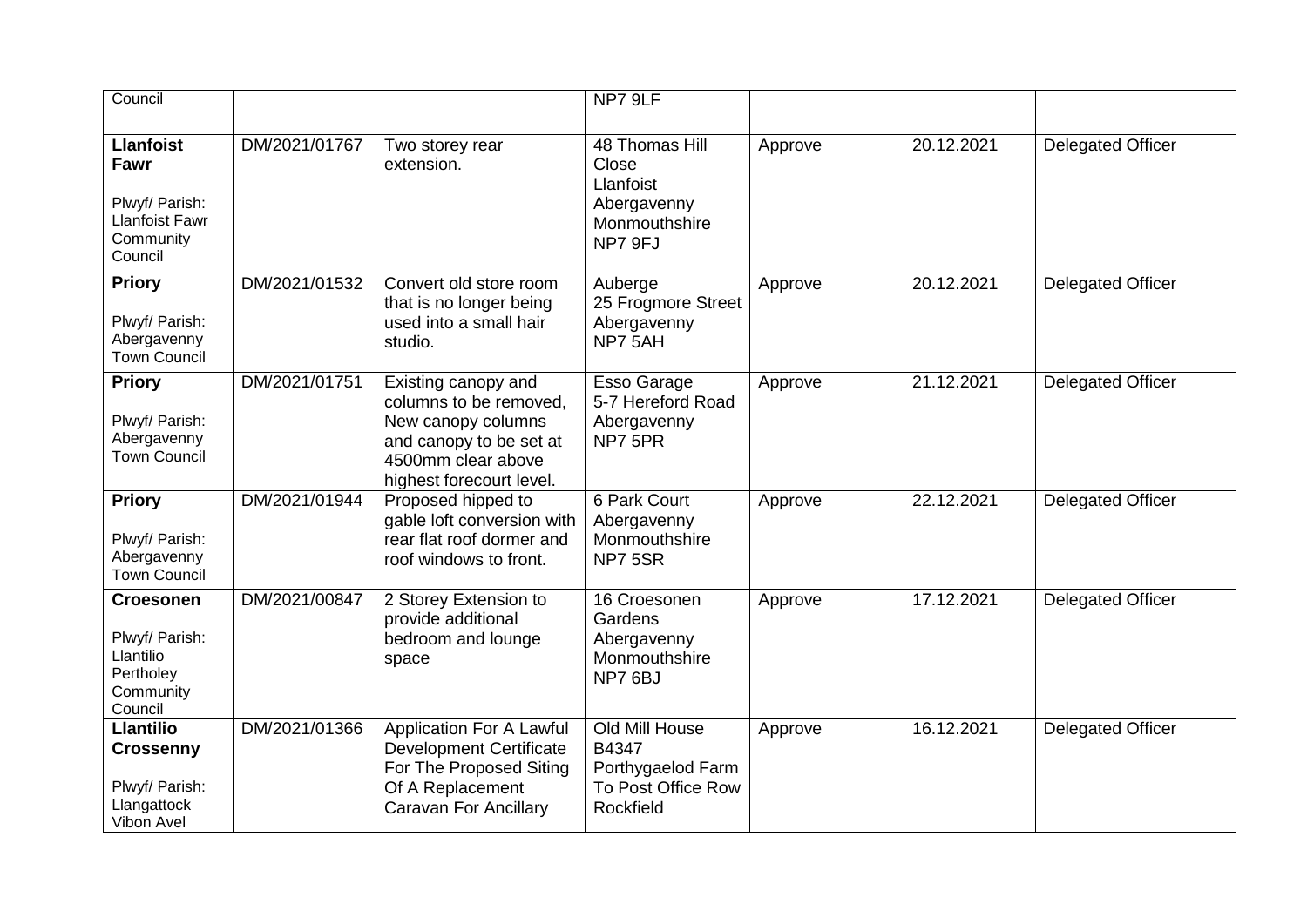| Community<br>Council                                                                 |               | <b>Residential Use.</b>                                                                  | Monmouth<br>Monmouthshire<br><b>NP25 5QE</b>                                                                               |         |            |                          |
|--------------------------------------------------------------------------------------|---------------|------------------------------------------------------------------------------------------|----------------------------------------------------------------------------------------------------------------------------|---------|------------|--------------------------|
| <b>Llanover</b><br>Plwyf/ Parish:<br>Llanover<br>Community<br>Council                | DM/2021/00219 | Proposed replacement<br>two storey extension<br>creating larger master<br>bedroom.       | <b>Upper Pentwyn</b><br>Farm<br><b>Llanover Road</b><br>Llanfair Kilgeddin<br>Abergavenny<br>Monmouthshire<br>NP7 9DY      | Approve | 20.12.2021 | <b>Delegated Officer</b> |
| <b>Llanover</b><br>Plwyf/ Parish:<br>Llanarth<br>Community<br>Council                | DM/2021/01517 | Single storey side and<br>rear extensions.                                               | <b>Court Windermere</b><br><b>Thornbury Road</b><br><b>Bettws Newydd</b><br><b>Usk</b><br>Monmouthshire<br><b>NP15 1JY</b> | Approve | 20.12.2021 | <b>Delegated Officer</b> |
| <b>Mitchel Troy</b><br>Plwyf/ Parish:<br><b>Mitchel Troy</b><br>Community<br>Council | DM/2021/00191 | Change of use of game<br>farm office and hatchery<br>building, to a holiday let<br>unit. | Little Ty Bea Farm<br><b>School Road</b><br>Pen Yr Heol<br>Monmouth<br>Monmouthshire<br><b>NP25 4DT</b>                    | Approve | 21.12.2021 | <b>Delegated Officer</b> |
| <b>Mitchel Troy</b><br>Plwyf/ Parish:<br><b>Mitchel Troy</b><br>Community<br>Council | DM/2021/01335 | Single storey rear garden<br>room extension and<br>verandah.                             | Craig Y Dorth Farm<br>Craig-y-dorth Road<br><b>Mitchel Troy</b><br>Common<br><b>Mitchel Troy</b><br><b>NP25 4JT</b>        | Approve | 16.12.2021 | <b>Delegated Officer</b> |
| <b>Goytre Fawr</b><br>Plwyf/ Parish:<br>Goetre Fawr                                  | DM/2021/00640 | Knock down aide porch<br>and build utility room.                                         | Delberry<br>61 Parklands<br>Penperlleni<br>Goytre                                                                          | Approve | 17.12.2021 | <b>Delegated Officer</b> |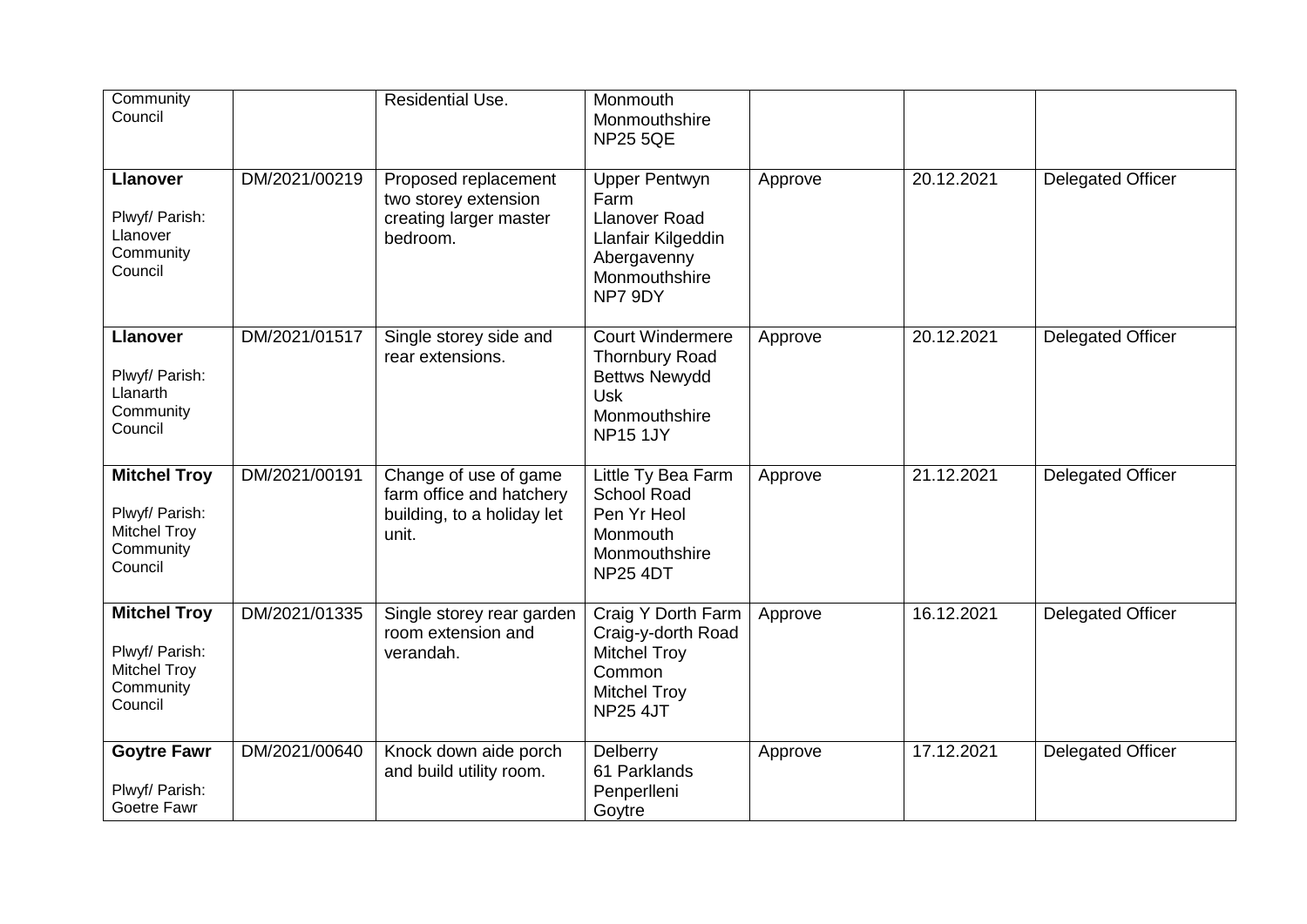| Community<br>Council                                                                                 |               |                                                                                                                                                                                          | Pontypool<br>Monmouthshire<br>NP4 0BE                                                                                        |         |            |                          |
|------------------------------------------------------------------------------------------------------|---------------|------------------------------------------------------------------------------------------------------------------------------------------------------------------------------------------|------------------------------------------------------------------------------------------------------------------------------|---------|------------|--------------------------|
| Raglan<br>Plwyf/ Parish:<br>Raglan<br>Community<br>Council                                           | DM/2021/01351 | Proposed extension to a<br>grade 2 listed dwelling.                                                                                                                                      | <b>Court St Lawrence</b><br><b>Trecastle Road</b><br>Llangovan<br>Monmouthshire<br><b>NP25 4BT</b>                           | Approve | 22.12.2021 | <b>Delegated Officer</b> |
| Raglan<br>Plwyf/ Parish:<br>Raglan<br>Community<br>Council                                           | DM/2021/01354 | Proposed extension to a<br>grade 2 listed dwelling.                                                                                                                                      | <b>Court St Lawrence</b><br><b>Trecastle Road</b><br>Llangovan<br>Monmouthshire<br><b>NP25 4BT</b>                           | Approve | 22.12.2021 | <b>Delegated Officer</b> |
| <b>Trellech</b><br><b>United</b><br>Plwyf/ Parish:<br><b>Trellech United</b><br>Community<br>Council | DM/2021/01099 | Rear, first floor extension<br>to provide additional<br>bedroom, en-suite and<br>family bathroom. Front<br>porch and addition of two<br>new velux windows to<br>side, lean-to extension. | The Cabin<br><b>Narth Road</b><br>The Narth<br>Monmouth<br>Monmouthshire<br><b>NP25 4AG</b>                                  | Approve | 17.12.2021 | <b>Delegated Officer</b> |
| <b>Trellech</b><br><b>United</b><br>Plwyf/ Parish:<br><b>Trellech United</b><br>Community<br>Council | DM/2021/01547 | Discharge of conditions 3<br>(SuDS scheme<br>application), 5<br>(landscaping scheme)<br>and 7 (biodiversity<br>enhancement plan)<br>relating to application<br>DM/2021/00584.            | Site Of Proposed<br><b>Barn</b><br><b>Llananant Farm</b><br><b>Brook Road</b><br>Penallt<br>Monmouthshire<br><b>NP25 4AP</b> | Approve | 16.12.2021 | <b>Delegated Officer</b> |
| <b>Trellech</b><br><b>United</b><br>Plwyf/ Parish:<br><b>Trellech United</b><br>Community<br>Council | DM/2021/01653 | Construction of two<br>storey extensions to<br>existing dwelling.<br>Formation of new<br>entrance steps and<br>retaining walls (variation                                                | Llwyn Y Celyn<br>Park House Road<br>Parkhouse<br>Trellech<br>Monmouth<br><b>NP25 4PU</b>                                     | Approve | 21.12.2021 | <b>Delegated Officer</b> |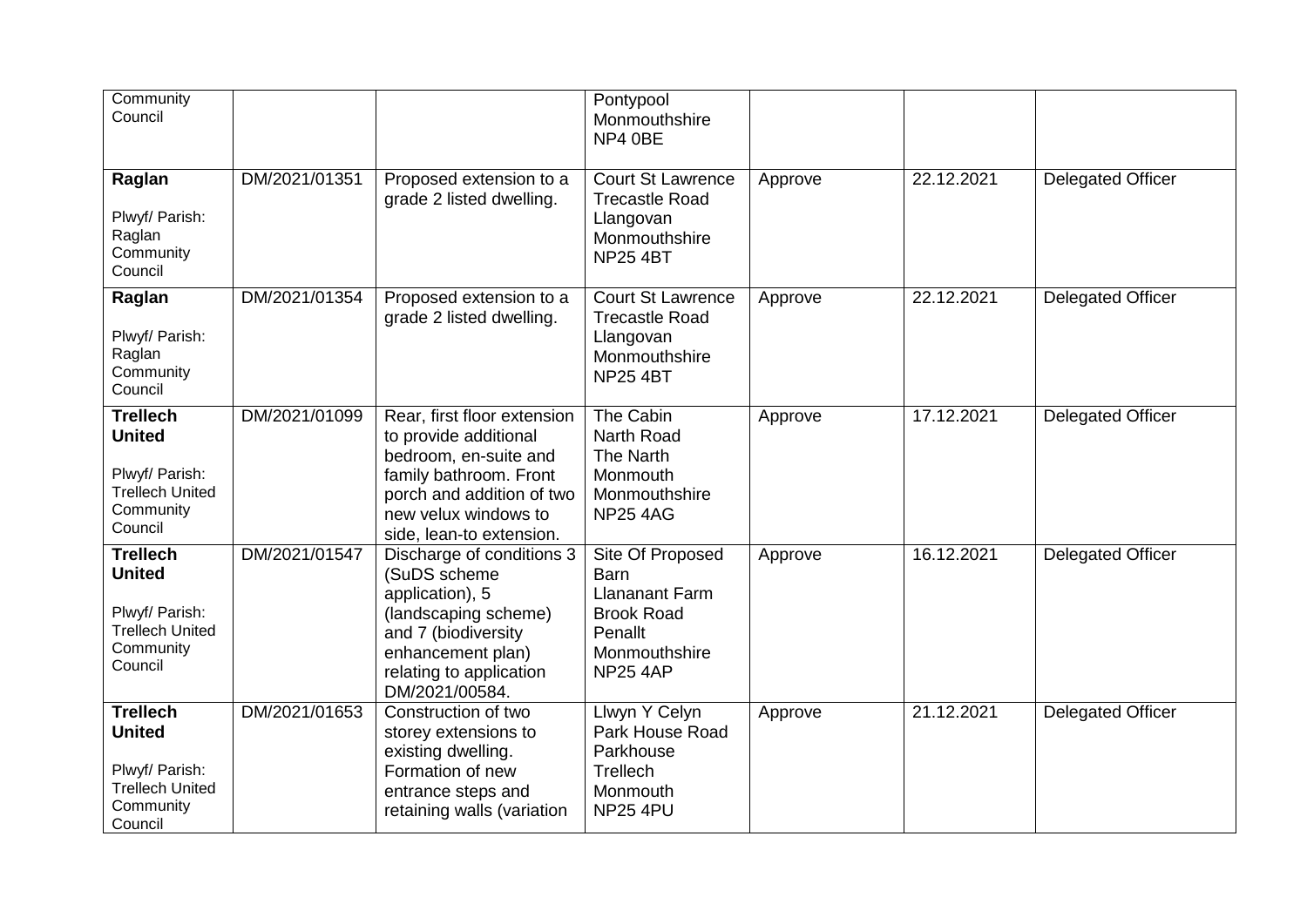|                                                                                                      |               | to scheme approved<br>under application<br>reference<br>DM/2021/00252, to<br>include additional<br>dormer/gable).                                           |                                                                                              |         |            |                          |
|------------------------------------------------------------------------------------------------------|---------------|-------------------------------------------------------------------------------------------------------------------------------------------------------------|----------------------------------------------------------------------------------------------|---------|------------|--------------------------|
| <b>Trellech</b><br><b>United</b><br>Plwyf/ Parish:<br><b>Trellech United</b><br>Community<br>Council | DM/2021/01873 | Installation of white<br>cladding to all exterior<br>walls (retrospective)                                                                                  | <b>West Winds</b><br>Narth Road<br>The Narth<br>Monmouth<br>Monmouthshire<br><b>NP25 4QG</b> | Approve | 21.12.2021 | <b>Delegated Officer</b> |
| <b>Usk</b><br>Plwyf/ Parish:<br>Usk Town<br>Council                                                  | DM/2021/01261 | Install 1 number<br>conservation type<br>rooflight to existing first<br>floor bathroom.                                                                     | 5 Denbury Mews<br><b>Usk</b><br>Monmouthshire<br><b>NP15 1FB</b>                             | Refuse  | 22.12.2021 | <b>Delegated Officer</b> |
| <b>Usk</b><br>Plwyf/ Parish:<br>Usk Town<br>Council                                                  | DM/2021/01262 | Install 1 number<br>conservation type<br>rooflight to existing first<br>floor bathroom.                                                                     | 5 Denbury Mews<br><b>Usk</b><br>Monmouthshire<br><b>NP15 1FB</b>                             | Refuse  | 22.12.2021 | <b>Delegated Officer</b> |
| <b>Usk</b><br>Plwyf/ Parish:<br>Usk Town<br>Council                                                  | DM/2021/01808 | Discharge of condition 7<br>relating to application<br>DM/2018/00374 (GIMP).                                                                                | Land At Woodbine<br>Field<br>Monmouth Road<br><b>Usk</b><br>Monmouthshire                    | Approve | 20.12.2021 | <b>Welsh Government</b>  |
| Llangybi<br>Fawr<br>Plwyf/ Parish:<br>Llanhennock<br>Community<br>Council                            | DM/2020/01507 | Demolition of existing<br>garage and single storey<br>extension. Proposed<br>alterations, extensions,<br>basement extension and<br>construction of detached | <b>Forge Cottage</b><br>Llanhennock Top<br>Road<br>Llanhennock<br>Newport<br>Monmouthshire   | Approve | 21.12.2021 | <b>Delegated Officer</b> |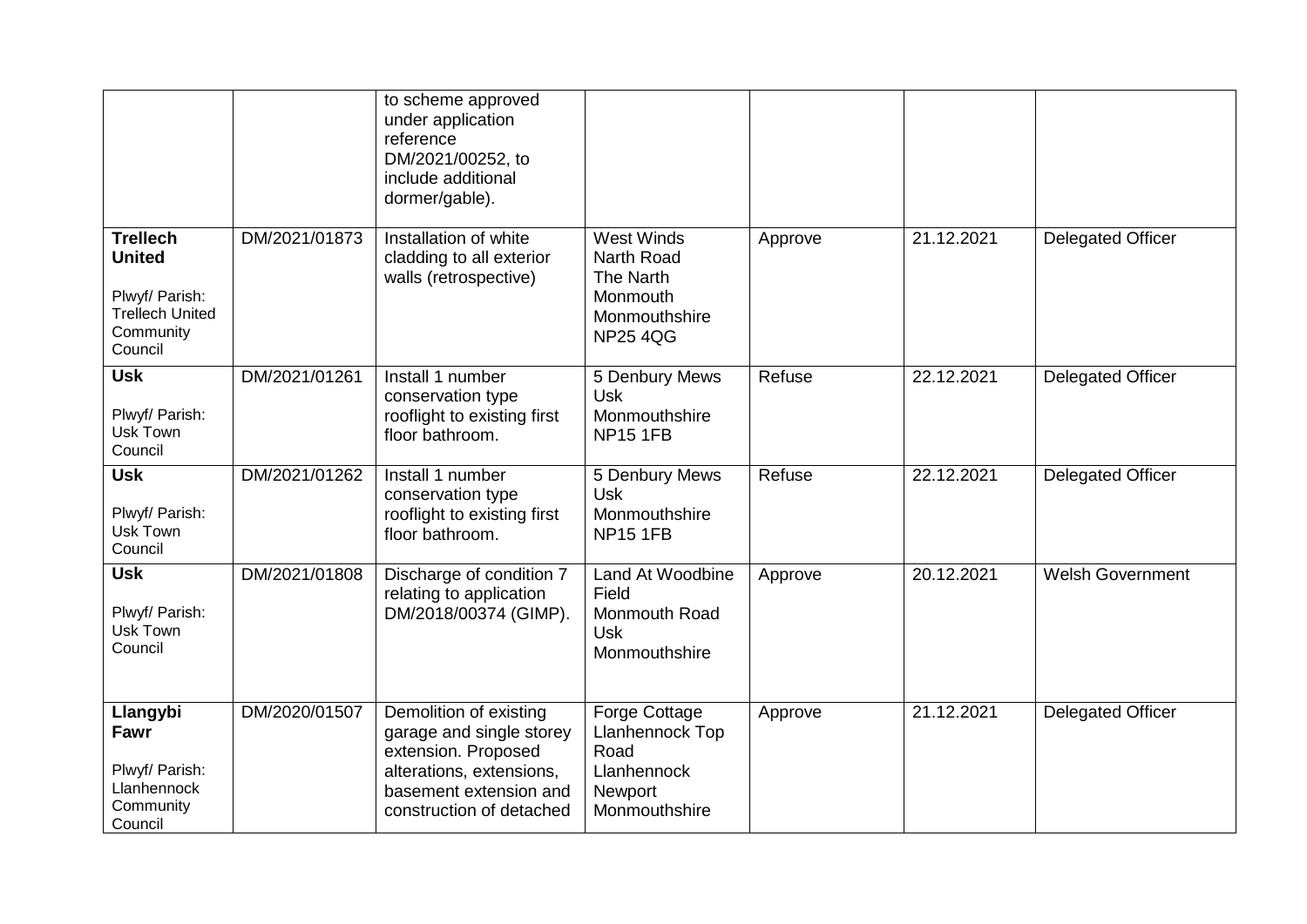|                                                                             |               | garage with store above.                                                                                                                                                                            | <b>NP18 1LT</b>                                                                                                                           |         |            |                          |
|-----------------------------------------------------------------------------|---------------|-----------------------------------------------------------------------------------------------------------------------------------------------------------------------------------------------------|-------------------------------------------------------------------------------------------------------------------------------------------|---------|------------|--------------------------|
| Llangybi<br>Fawr<br>Plwyf/ Parish:<br>Llangybi Fawr<br>Community<br>Council | DM/2021/01628 | Installation of two<br>rooflights to rear<br>elevation at second floor<br>level (loft space), two<br>rooflights to a mid-<br>century extension, and<br>the replacement of an<br>existing rooflight. | New House Farm<br>Llangybi<br><b>Usk</b><br><b>NP15 1NP</b>                                                                               | Refuse  | 21.12.2021 | <b>Delegated Officer</b> |
| <b>St Arvans</b><br>Plwyf/ Parish:<br>St Arvans<br>Community<br>Council     | DM/2021/01600 | Second storey side<br>extension                                                                                                                                                                     | <b>Grange House</b><br><b>Grange Road</b><br>Rogerstone<br>Grange<br>St Arvans<br>Chepstow<br><b>NP16 6EU</b>                             | Approve | 17.12.2021 | <b>Delegated Officer</b> |
| <b>Caerwent</b><br>Plwyf/ Parish:<br>Caerwent<br>Community<br>Council       | DM/2021/01849 | Non material amendment<br>to planning decision<br>DC/2016/00301<br>(proposed to complete<br>building works of<br>conversion with powder<br>coated aluminium<br>window frames and<br>glazed doors).  | Conversion Of<br>Agricultural<br>Building 4<br>Five Lanes Farm<br><b>Five Lanes South</b><br>Caerwent<br>Monmouthshire<br><b>NP26 5PE</b> | Approve | 22.12.2021 | <b>Delegated Officer</b> |
| <b>Caerwent</b><br>Plwyf/ Parish:<br>Caerwent<br>Community<br>Council       | DM/2021/01850 | Non material amendment<br>to planning decision<br>DC/2014/01519<br>(proposed to complete<br>building works of<br>conversion with powder<br>coated aluminium<br>window frames and<br>glazed doors).  | Barn 2 And 3<br>Five Lanes Farm<br><b>Five Lanes South</b><br>Caerwent<br>Monmouthshire<br><b>NP26 5PE</b>                                | Approve | 20.12.2021 | <b>Delegated Officer</b> |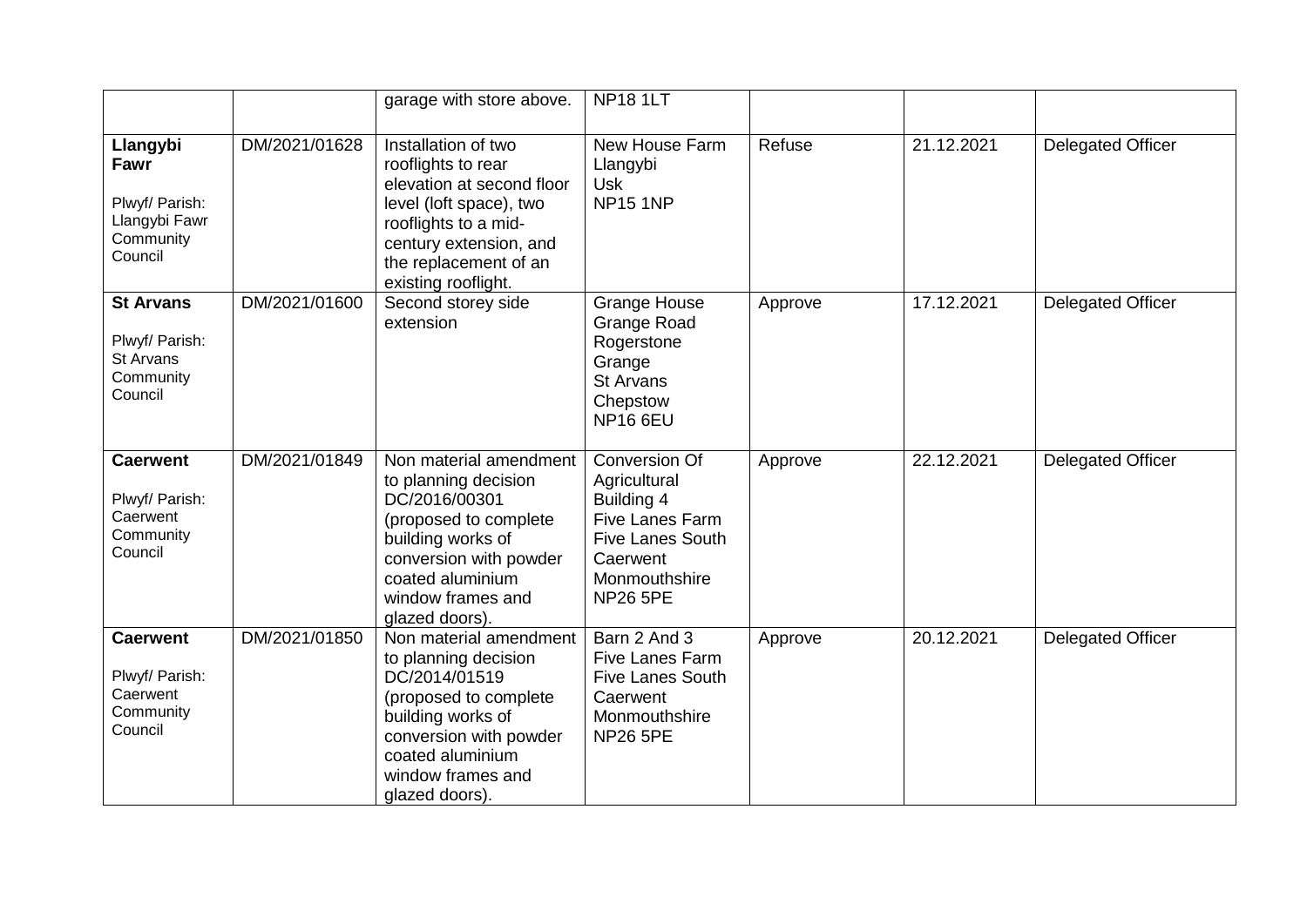| <b>St Kingsmark</b> | DM/2021/01512 | A downstairs room in my                             | 3 Penterry Park  | Approve | 20.12.2021 | <b>Delegated Officer</b> |
|---------------------|---------------|-----------------------------------------------------|------------------|---------|------------|--------------------------|
|                     |               | house to be used as my                              | Chepstow         |         |            |                          |
| Plwyf/ Parish:      |               | treatment room to see 12                            | Monmouthshire    |         |            |                          |
| Chepstow Town       |               | clients a week over 3                               | <b>NP16 5AZ</b>  |         |            |                          |
| Council             |               | days between 8am -                                  |                  |         |            |                          |
|                     |               | 6pm. I will be treating                             |                  |         |            |                          |
|                     |               | peoples feet, I am a Foot                           |                  |         |            |                          |
|                     |               | Health Practitioner. I also                         |                  |         |            |                          |
|                     |               | visit people in their                               |                  |         |            |                          |
|                     |               | homes who are unable to                             |                  |         |            |                          |
|                     |               | get out due to health                               |                  |         |            |                          |
|                     |               |                                                     |                  |         |            |                          |
|                     |               | problems so my working<br>day will also incorporate |                  |         |            |                          |
|                     |               |                                                     |                  |         |            |                          |
|                     |               | this. No machinery to be                            |                  |         |            |                          |
|                     |               | installed as not required.                          |                  |         |            |                          |
|                     |               | There is ample parking                              |                  |         |            |                          |
|                     |               | on my driveway and I will                           |                  |         |            |                          |
|                     |               | only be seeing one                                  |                  |         |            |                          |
|                     |               | person at a time. As it's                           |                  |         |            |                          |
|                     |               | my home there is no                                 |                  |         |            |                          |
|                     |               | facility for others to sit                          |                  |         |            |                          |
|                     |               | and wait. I would be                                |                  |         |            |                          |
|                     |               | expecting clients to                                |                  |         |            |                          |
|                     |               | either come by car or                               |                  |         |            |                          |
|                     |               | walk.                                               |                  |         |            |                          |
| <b>St Marys</b>     | DM/2021/01460 | Sign 1 - replacement of                             | Afon Gwy Hotel   | Approve | 17.12.2021 | <b>Delegated Officer</b> |
|                     |               | existing fascia sign with                           | 28 Bridge Street |         |            |                          |
| Plwyf/ Parish:      |               | internally illuminated box                          | Chepstow         |         |            |                          |
| Chepstow Town       |               | sign. Sign 2 -                                      | Monmouthshire    |         |            |                          |
| Council             |               | replacement of existing                             | <b>NP16 5EZ</b>  |         |            |                          |
|                     |               | fascia sign with internally                         |                  |         |            |                          |
|                     |               | illuminated box sign.                               |                  |         |            |                          |
| <b>St Marys</b>     | DM/2021/01461 | Replacement of existing                             | Afon Gwy Hotel   | Approve | 17.12.2021 | <b>Delegated Officer</b> |
|                     |               | fascia signs with                                   | 28 Bridge Street |         |            |                          |
| Plwyf/ Parish:      |               | internally illuminated                              | Chepstow         |         |            |                          |
| Chepstow Town       |               | fascia signs.                                       | Monmouthshire    |         |            |                          |
| Council             |               |                                                     | <b>NP16 5EZ</b>  |         |            |                          |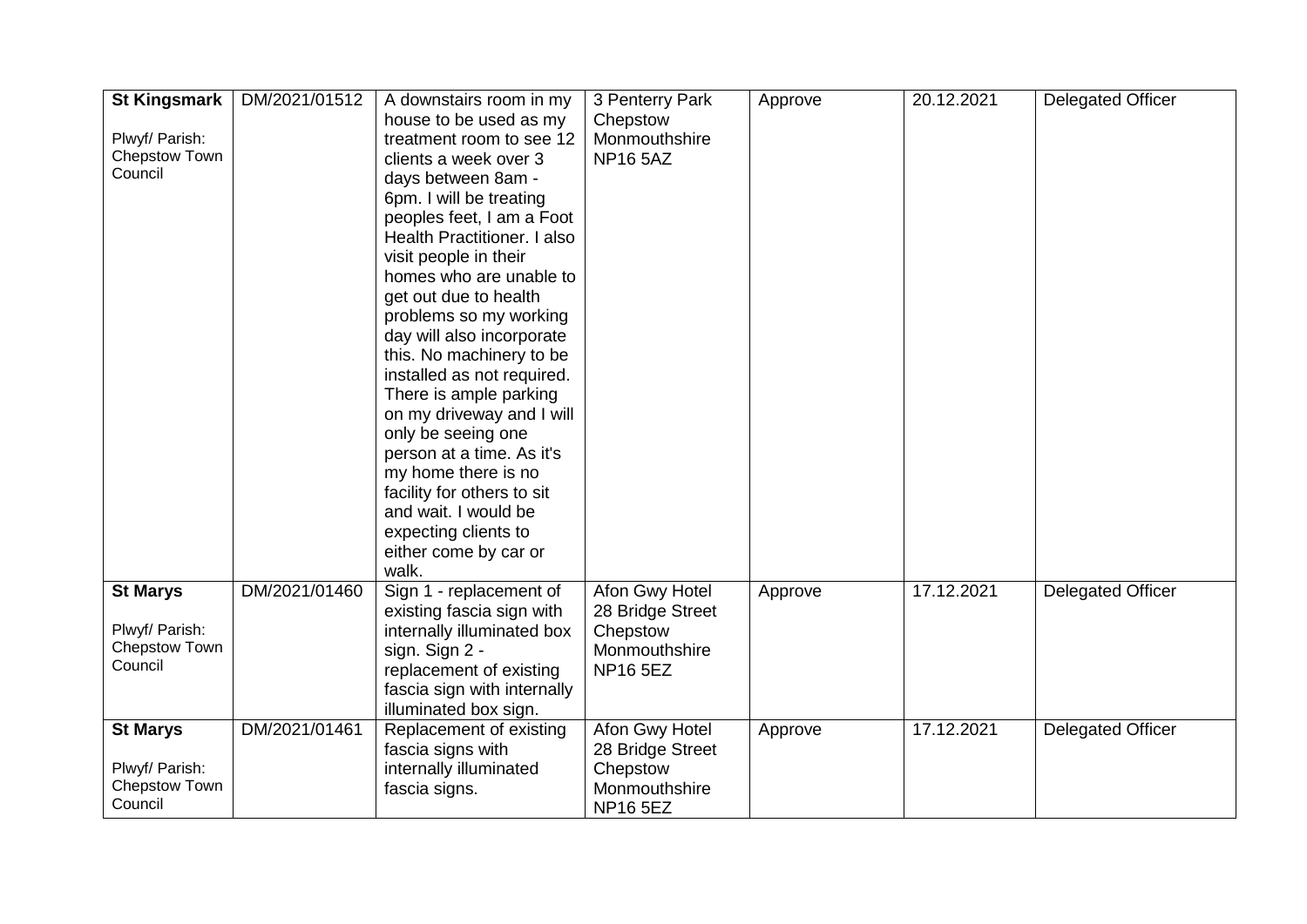| <b>Portskewett</b><br>Plwyf/ Parish:<br>Portskewett<br>Community<br>Council                | DM/2021/01482 | Two storey extension for<br>stair and entrance lobby,<br>first floor bedroom<br>extension over existing<br>kitchen, single storey<br>side extension for wet<br>room and clothes<br>storage. | <b>Black Rock</b><br>Cottage<br><b>Black Rock Road</b><br>Portskewett<br>Caldicot<br>Monmouthshire<br><b>NP26 5TP</b> | Approve | 20.12.2021 | <b>Delegated Officer</b> |
|--------------------------------------------------------------------------------------------|---------------|---------------------------------------------------------------------------------------------------------------------------------------------------------------------------------------------|-----------------------------------------------------------------------------------------------------------------------|---------|------------|--------------------------|
| <b>Portskewett</b><br>Plwyf/ Parish:<br>Portskewett<br>Community<br>Council                | DM/2021/01729 | Prefabricated single<br>story (less than 2.5m and<br>in line with permitted<br>development) approx<br>7.5m x 5m to be used as<br>a Granny Annexe.                                           | 6 The Close<br>Portskewett<br>Caldicot<br>Monmouthshire<br><b>NP26 5SN</b>                                            | Approve | 17.12.2021 | <b>Delegated Officer</b> |
| <b>Castle</b><br>Plwyf/ Parish:<br>Abergavenny<br><b>Town Council</b>                      | DM/2021/01234 | Garage conversion and<br>extension to create porch<br>area and GF WC.                                                                                                                       | 23 Belmont Road<br>Abergavenny<br>Monmouthshire<br>NP7 5HN                                                            | Approve | 22.12.2021 | <b>Delegated Officer</b> |
| <b>Castle</b><br>Plwyf/ Parish:<br>Abergavenny<br><b>Town Council</b>                      | DM/2021/01578 | First floor extension over<br>existing garage.                                                                                                                                              | 4 Llanover Way<br>Abergavenny<br>NP7 9JF                                                                              | Approve | 20.12.2021 | <b>Delegated Officer</b> |
| <b>Dixton With</b><br><b>Osbaston</b><br>Plwyf/ Parish:<br>Monmouth<br><b>Town Council</b> | DM/2021/01471 | NMA relating to<br>DM/2019/01947:<br>Alteration to door and<br>window design and<br>location and removal of<br>roof lights.                                                                 | Littlefield Cottage<br>9 Vine Acre<br>Monmouth<br>Monmouthshire<br><b>NP25 3HW</b>                                    | Approve | 20.12.2021 | <b>Delegated Officer</b> |
| <b>Dixton With</b><br><b>Osbaston</b><br>Plwyf/ Parish:<br>Monmouth                        | DM/2021/01565 | The installation of a<br>modern waterproof<br>tanking system to an<br>existing basement space<br>to create a family room                                                                    | 15 St James'<br><b>Street</b><br>Monmouth<br><b>NP25 3DL</b>                                                          | Approve | 20.12.2021 | <b>Delegated Officer</b> |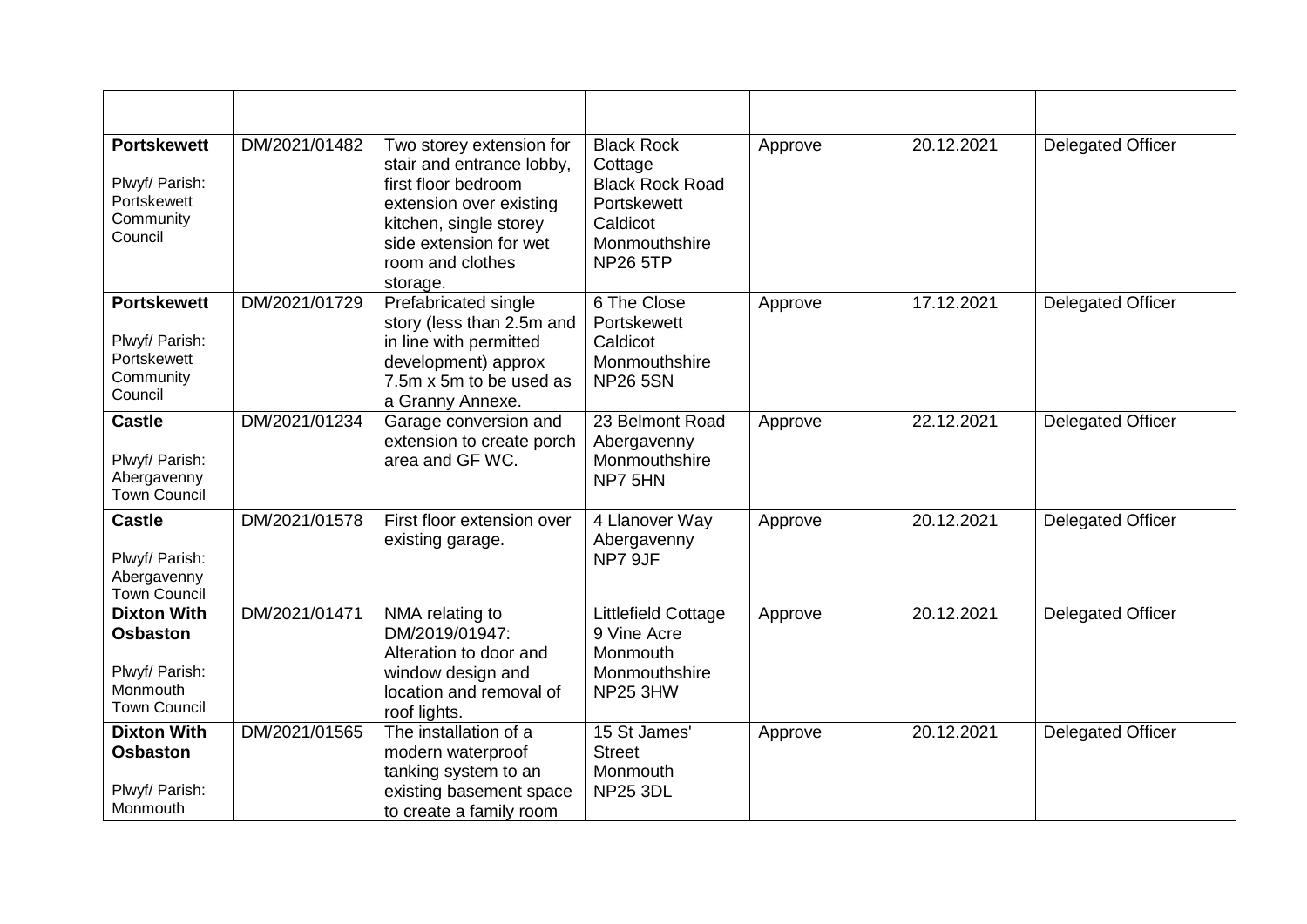| <b>Town Council</b>                                                                        |               | and study. The<br>waterproofing system will<br>be an egg crate system<br>to BS8102. Works<br>include repairs to<br>existing historic finishes<br>and restoration of lath<br>and plaster ceiling.<br>Upgraded lighting and<br>movement of existing<br>services and plumbing. |                                                                                                                         |         |            |                          |
|--------------------------------------------------------------------------------------------|---------------|-----------------------------------------------------------------------------------------------------------------------------------------------------------------------------------------------------------------------------------------------------------------------------|-------------------------------------------------------------------------------------------------------------------------|---------|------------|--------------------------|
| <b>Dixton With</b><br><b>Osbaston</b><br>Plwyf/ Parish:<br>Monmouth<br><b>Town Council</b> | DM/2021/01902 | Reduce crown of silver<br>birch tree by 25/30 % at<br>Beaufort Road side of<br>garden                                                                                                                                                                                       | <b>Silver Birch House</b><br>1 The Cottons<br><b>Beaufort Road</b><br>Osbaston<br>Monmouth<br>Monmouthshire<br>NP25 3HU | Approve | 21.12.2021 | <b>Delegated Officer</b> |
| <b>Drybridge</b><br>Plwyf/ Parish:<br>Monmouth<br><b>Town Council</b>                      | DM/2021/01794 | Construction of detached<br>garages with room over<br>and a<br>greenhouse/potting<br>shed.                                                                                                                                                                                  | Salts Lodge<br><b>Ancrehill Lane</b><br>Monmouth<br>Monmouthshire<br><b>NP25 5HS</b>                                    | Approve | 20.12.2021 | <b>Delegated Officer</b> |
| <b>Grofield</b><br>Plwyf/ Parish:<br>Abergavenny<br><b>Town Council</b>                    | DM/2021/00592 | Two storey extension in<br>place of garage and<br>conservatory.                                                                                                                                                                                                             | 14 Trinity Street<br>Abergavenny<br>Monmouthshire<br>NP7 5EA                                                            | Approve | 17.12.2021 | <b>Delegated Officer</b> |
| <b>Mill</b><br>Plwyf/ Parish:<br>Magor With<br>Undy<br>Community<br>Council                | DM/2021/01371 | Installation of EV<br>charging station to<br>include EV charging<br>posts together with<br>electrical infrastructure to<br>include sub-stations and<br>HP cabinets/control                                                                                                  | Land East Of Unit<br>21 Wales<br><b>Business Park</b><br>Newport Road<br>Magor<br>Monmouthshire                         | Approve | 17.12.2021 | <b>Delegated Officer</b> |